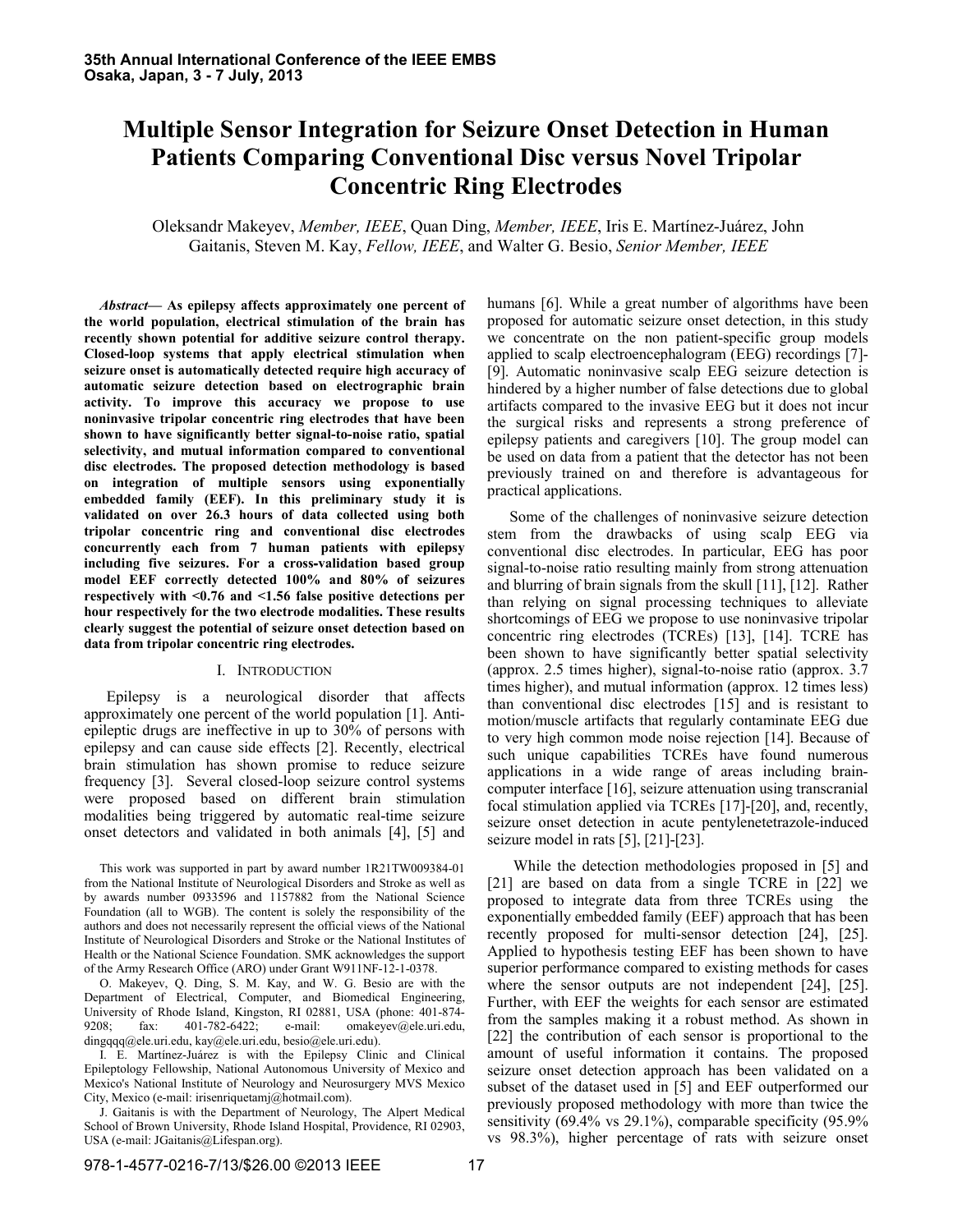detected in advance of the early behavioral seizure activity (100% vs 80%), and smaller delay from seizure induction to detection (18.2 s vs 26.6 s) [22].

Based on promising results in the animal model, in this preliminary study we take the next fundamental step validating EEF based seizure onset detection on data from human patients with epilepsy. EEG using conventional disc electrodes and Laplacian EEG using TCREs (tEEG) were collected simultaneously to allow a direct comparison of detection results for two sensor modalities. Our results are also compared indirectly to the results from the recent group model seizure onset detection studies on scalp EEG [7]-[9].

### II. METHODS

## *A. EEG and tEEG Data*

We collected electrographic seizure data from patients with epilepsy at the Epilepsy Center of the Rhode Island Hospital (Providence, RI, US) and at the Neurophysiology Department of the National Institute of Neurology and Neurosurgery (Mexico City, Mexico) after Institutional Review Board approval. EEG and tEEG data were recorded simultaneously in each of seven patients by placing a set of TCREs directly behind the conventional disc electrodes that were in the standard 10-20 system locations used in the institutions. Grass Technologies<sup>TM</sup> (West Warwick, RI, US) Comet AS40 and Aura LTM64 systems were used to acquire the EEG and tEEG signals correspondingly. Our TCREs were interfaced to the Aura via our custom preamplifier. For all the patients EEG data was band pass filtered 1-70 Hz with 60 Hz notch filter and digitized at 200 S/s. For tEEG data was preamplified with gain equal to either 6 (for four patients) or 100 (for three patients) and 0.3 Hz high pass filter and band pass filtered and digitized at different sampling frequencies for different patients. For three patients the data were filtered 1-100 Hz and digitized at 200 S/s, another three were filtered 1-200 Hz and digitized at 400 S/s and for the remaining patient the data was filtered 1-500Hz and digitized at 1600 S/s. The 60 Hz notch filter was active for all the patients. A total of almost 29 hours of data were used in this study including a total of five seizures from four of the patients. The data from three other epilepsy patients, who did not have seizures during the recordings, were added to confirm the false positive detection rate. While the data from these last three patients did not contain seizures it did contain epileptic activity. The data were reviewed by certified neurologists and seizure onset time and duration were determined for each seizure. Seizure onset time was defined as the beginning of the first observable seizure pattern in either EEG or tEEG. Collection of data was non-selective in terms of seizure characteristics such as duration, frequency composition, morphology and topography. No data were excluded because of the presence of artifacts (e.g. movement related) or poor data quality (e.g. due to technical problems).

# *B. Data Preprocessing*

For tEEG derivation, two differential signals from each TCRE were combined with an algorithm to provide a Laplacian derivation of the signal as reported previously in [14]. Finally, all the data were adjusted for the preamplifier gain and down-sampled to 200 S/s for consistency. No gain adjustment was needed since EEF test statistic is invariant to

data scaling [22]. All the signal processing for this study was performed using Matlab (Mathworks, Natick, MA).

## *C. Seizure Onset Detection Using EEF*

We have implemented the EEF for 3 TCREs in [22]. We expanded it from three to 19 TCREs and 16 conventional disc electrodes (any number is possible) for this preliminary study. While this expansion is mathematically trivial one important change has been made to the EEF methodology. In our previous study [22] we derived the EEF detection threshold based on the theoretical distribution under the null hypothesis  $H_0$  assumed to be chi-squared distribution with a number of degrees of freedom equal to the number of channels (TCREs) to integrate. This is an asymptotic result that holds for large sample sizes and, more importantly, it depends on data following the white Gaussian noise distribution assumption. Human baseline EEG has been shown to resemble colored pink noise rather than white Gaussian noise [26]. With this assumption being invalid the EEF test statistic can still be used for real-time detection if the detection threshold is set and updated based on the empirical test statistics similar to the way it was done in [27] and not the theoretical distribution under  $H_0$ . The detection threshold for data from a certain patient has to be set with a given probability of false alarm  $(P_{FA})$  equal to, for example, 3% or 0.03. To set the threshold the first *M* test statistic values for this patient are sorted in ascending order and the threshold is set equal to the value of the test statistic whose index after sorting is equal to the 0.03\**M* rounded to the closest integer*.* If this integer is equal to zero or is larger than the total number of test statistics *M* then the index is set equal to 1 or to *M* respectively.

The first 10 minutes of artifact free baseline data were used to calculate the EEF test statistic values for the rest of the recording for each patient in the increments of the data window (hereafter referred to as detection epoch) size equal to 5 s in the same way as in [22]. Out of those detection epochs the test statistic values for the first *M* were used to set the initial detection threshold using the given  $P_{FA}$ . Once the initial threshold was established it was compared with the test statistic value for the next detection epoch number  $M + 1$  to determine whether it belongs to seizure or not and the detection threshold was recalculated for the first *M* + 1 detection epochs. With such an adaptive learning scheme each subsequent detection epoch number  $M + i + 1$  is compared to the detection threshold updated based on the *M* + *i* previous detection epochs [27]. Analogous to an addition of a smoothing algorithm in this study the threshold based on  $M + i$  detection epochs was compared not just to the epoch M  $+ i + 1$  but to an average of three consecutive detection epochs:  $M + i - 1$ ,  $M + i$ , and  $M + i + 1$  to increase the likelihood of discriminating seizure from movement artifact. The use of this adaptive learning scheme with updated threshold is justified because both background brain activity and the changes introduced by seizures are nonstationary. In our experiments *M* was equal to 132 detection epochs (11 min) of data. Adding the *M* detection epochs to the first 10 minutes of data for each patient that were used to calculate the EEF test statistic and subtracting it from the total duration of the dataset leaves a little over 26.3 hours of data on which seizure onset detection was performed and all the reported results are based on that data duration.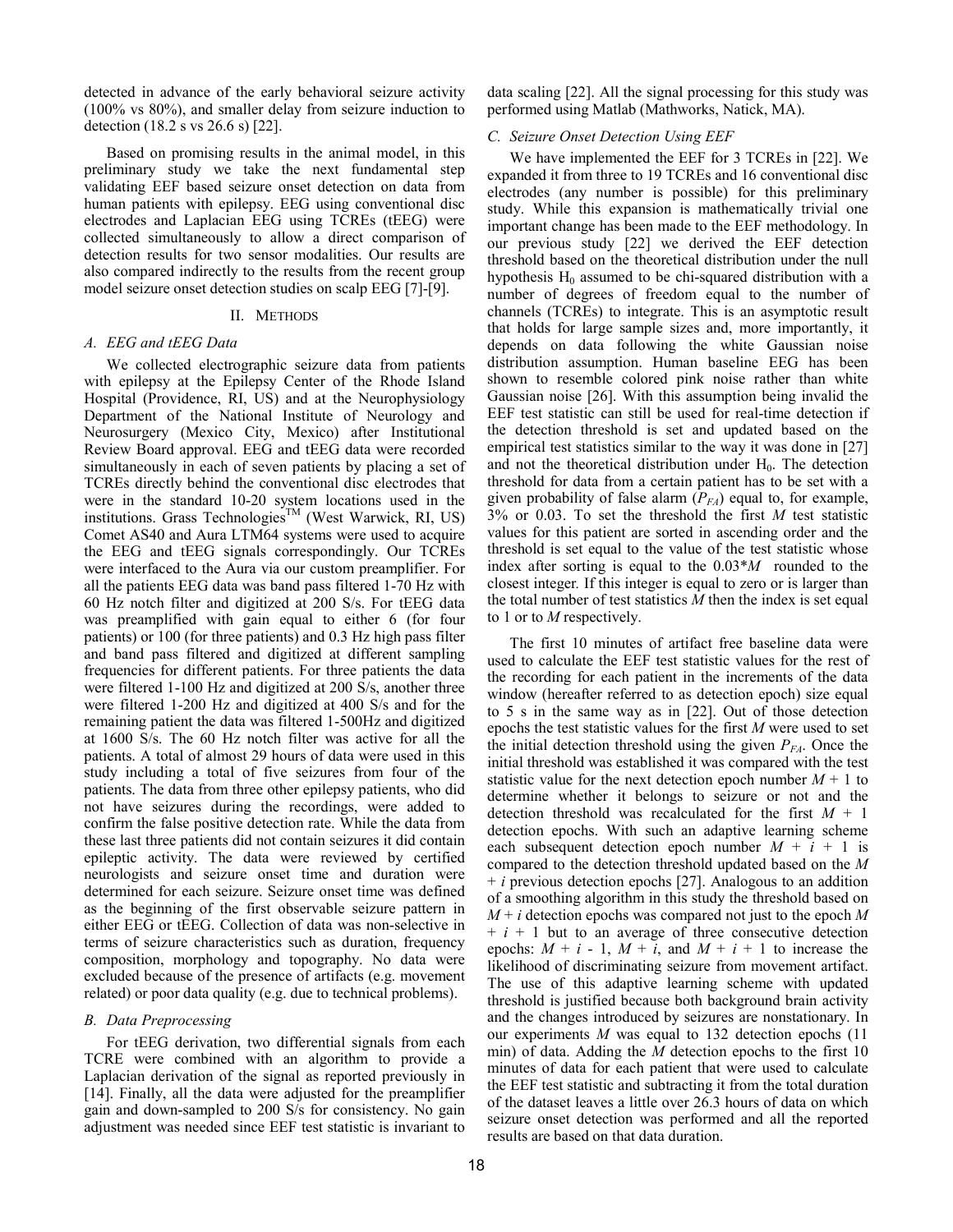

Figure 1. tEEG: test statistics, detection thresholds and automatic EEF detections ( $n = 7$ ; letters A-G denote individual patients).

#### III. RESULTS

A group detection model was used through k-fold crossvalidation with each fold representing all the available data from a single patient. Sensitivity (correct detection rate), selectivity (false positive detections per hour, FPH), and detection delay were analyzed to allow comparison with the results of others [7]-[9]. As in [22] training was performed using grid search minimizing the FPH while maintaining the sensitivity of at least  $0.85$  for a range of  $P_{FA}$  values. A suboptimal  $P_{FA}$  value was obtained from 6 training patients during the training phase of the cross-validation and used during the validation phase on the data from the remaining test patient.

Accuracy of detection was interpreted in terms of events rather than detection epochs. Continuous automatic detections or detections separated by less than 30s (6 detection epochs) were grouped and counted as a single detection (either true positive or false positive) as in [9]. Since the duration of some of the seizures we recorded were only a few seconds long the automatic detections that occurred within 1 min (12 detection epochs) after the start of a seizure were still counted as true positive detections independent of seizure duration. Any detections occurring later than one minute after the seizure were counted as false positives. Moreover, when a single automatic detection immediately preceded, i.e. occurred within 1 epoch from the start of the seizure, it was also counted as a true positive detection since it could have happened due to a rounding error in the epoch calculation. Finally, since some strong seizures may be followed by a large number of postictal artifacts related to patient treatment and checking the integrity of the recording equipment the automatic detections falling within 5 minutes (60 detection epochs) after the end of



Figure 2. EEG: test statistics, detection thresholds and automatic EEF detections ( $n = 7$ ; letters A-G denote individual patients).

a seizure were discarded while any detected later were counted as false positives.

For the tEEG group model EEF achieved sensitivity of 100% with selectivity of <0.76 FPH and detection delay of  $31 \pm 23$  s (Fig. 1). For the EEG group model EEF achieved sensitivity of 80% with selectivity of <1.56 FPH and detection delay of  $10 \pm 4.1$  s (Fig. 2).

#### IV. DISCUSSION

In this preliminary study we, for the first time, compared seizure onset detection in humans on data collected using conventional disc electrodes and novel TCREs. Using the same detection methodology EEF showed better performance on tEEG compared to conventional EEG with higher sensitivity and less than half the FPH suggesting the potential of using tEEG for seizure onset detection. Even though the detection delay was lower for EEG the delays for the two sensor modalities cannot be compared directly unlike sensitivity and selectivity. First, lower detection delays that are due to the higher overall EEG FPH decrease the practical value of the detector. Second, one seizure detected with tEEG was not even detected with EEG (patient G in Figs. 1 and 2) resulting in absence of detection delay. This seizure may be challenging to detect and therefore result in a longer detection delay.

Better EEF performance on tEEG data compared to EEG is likely due to the fact that tEEG via TCRE decreases mutual information increasing the level of independency between electrodes compared to EEG via conventional disc electrodes [15]. Due to the lower mutual information multiple TCRE sensors collect more independent local data. Therefore, integration of multiple TCREs increases the total information possibly improving seizure detection.